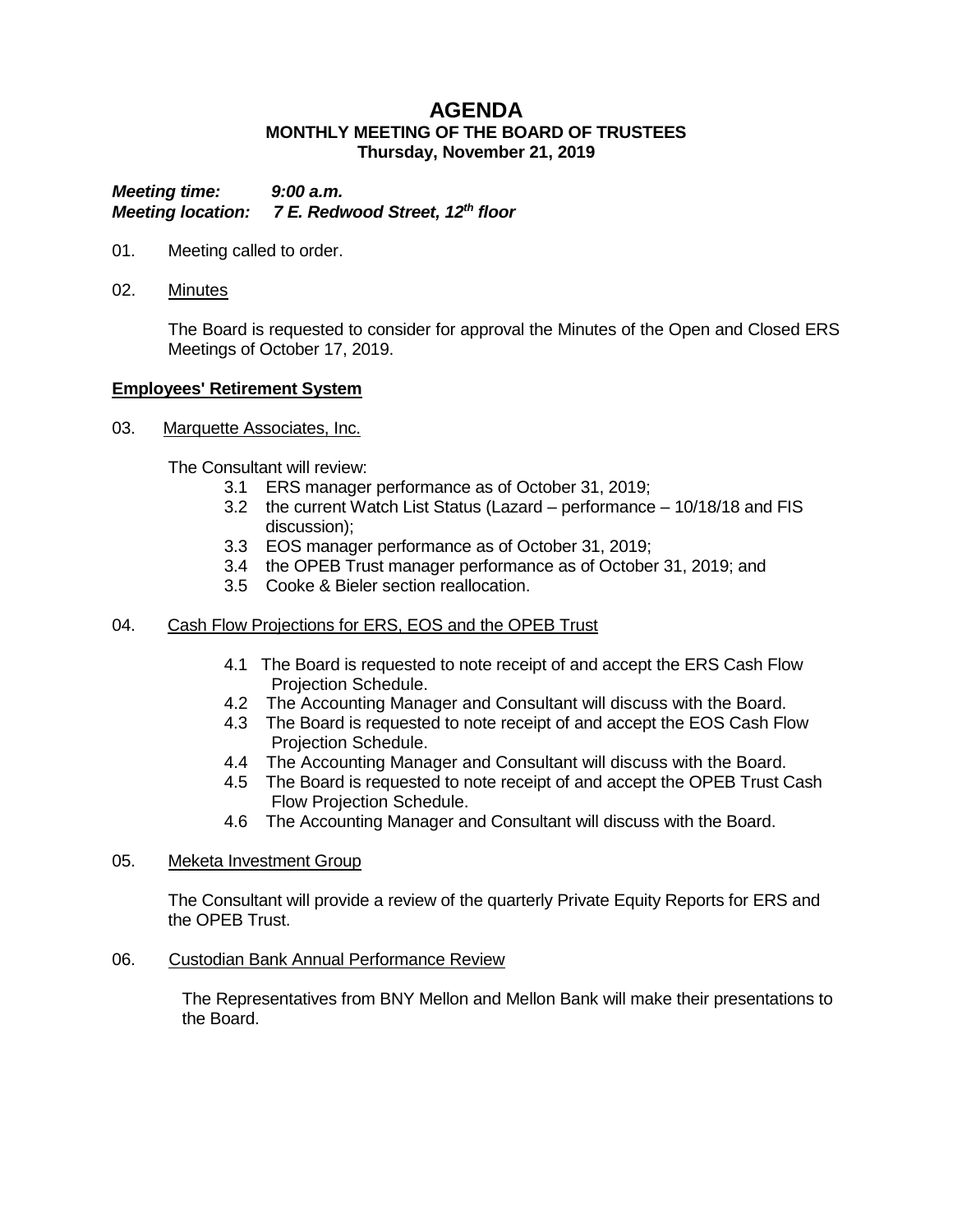# 07. Independent Auditor's Reports 11:30 a.m.

- The Board is requested to note receipt of the Independent Auditor's Reports for ERS and EOS from CliftonLarsonAllen LLP for FY2019 on internal control over Financial Reporting and Compliance and Other Matters based on an Audit of Financial Statements in according with Government Auditing Standards.
- The Auditor will discuss the information contained in the report.

### 08. Proposed 2020 Meeting Schedule

- The Board is requested to note receipt of the proposed meeting schedule for 2020.
- The Executive Director will discuss with the Board.
- The Board is requested to take appropriate action.

#### 09. Investment Analysis of the ERS, EOS and the OPEB Trust

The Board is requested to note receipt of;

- 9.1 the Summary of Compliance as of September 30, 2019;
- 9.2 the Asset Allocation and Pro-Forma as of October 31, 2019;
- 9.3 the Chart of Statement of Net Assets as of October 31, 2019; and
- 9.4 the Statement of Changes in Plan Net Assets as of October 31, 2019.

#### 10. Benefit Approvals and Decisions of the Hearing Examiners

- The Board is requested to note receipt of and accept the Retirement Benefits Listing for the December 1 payroll according to the attached schedules, and to
- Note the Decisions and Findings of Fact rendered by the Panel of Hearing Examiners.

#### 11. Trustee Retiree Election Update

- The Board is requested to note receipt of the Status Report for the Retired Trustee Election.
- The Executive Director will review the information with the Board.

#### 12. Project Status Report

The Executive Director will update the Board on various projects.

- Manager contracts
- Administrative expenses October 2019
- Staffing
- Scanning Project
- Ethics Training
- PTG Project & Hybrid Membership Cleanup